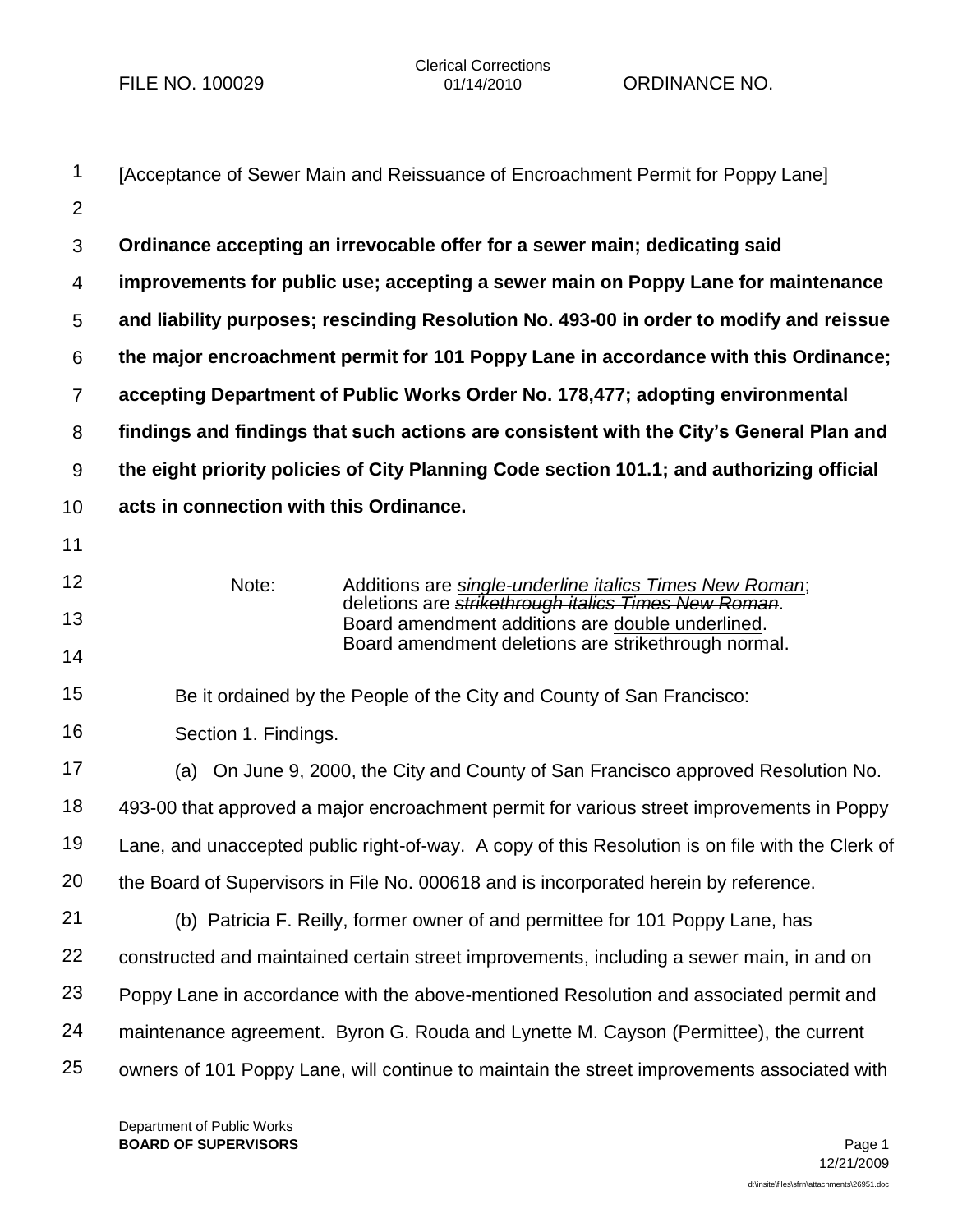1 2 3 4 5 6 the major encroachment permit; however, the Permittee, in an Offer of Improvements dated November 2, 2009, has irrevocably offered the sewer main in Poppy Lane to the City, acting by and through the Department of Public Works (Department), for public use and has requested that the Board of Supervisors accept the sewer main for public maintenance and liability purposes. A copy of said letter is on file with the Clerk of the Board of Supervisors in File No. 100029 and is incorporated herein by reference.

7 8 9 10 11 (c) The City Planning Department, in a letter dated November 19, 1999, determined that the major encroachment permit and associated street improvements are in conformance with the General Plan and the eight priority policies of Planning Code Section 101.1. A copy of the Planning Department letter is on file with the Clerk of the Board of Supervisors in File No. 100029 and is incorporated by reference as though fully set forth herein.

12 13 14 15 (d) The Planning Department has completed environmental review of this Ordinance pursuant to the California Environmental Quality Act ("CEQA"), California Public Resources Code Sections 21000 et seq. and Chapter 31 of the San Francisco Administrative Code. Documentation of that review is on file with the Clerk of the Board of Supervisors in File No.

and is incorporated herein by reference.

17 18 19 20 21 22 23 24 25 (e) In DPW Order No. 178, 477 , approved December 1 , 2009, the Director of the Department and the City Engineer, in conjunction with the General Manager of the Public Utilities Commission, certify that the subject sewer main: (1) has been constructed in accordance with all City codes, regulations, and standards, (2) has been inspected and was certified as complete on October 7, 2009, and (3) is ready for its intended use. Further in DPW Order No. 178, 477 , the Director recommends acceptance of the irrevocable offer of the sewer main, dedication of the sewer main to public use, and acceptance of the sewer main for maintenance and liability purposes. A copy of the DPW Order is on file with the Clerk

Department of Public Works **BOARD OF SUPERVISORS** Page 2

16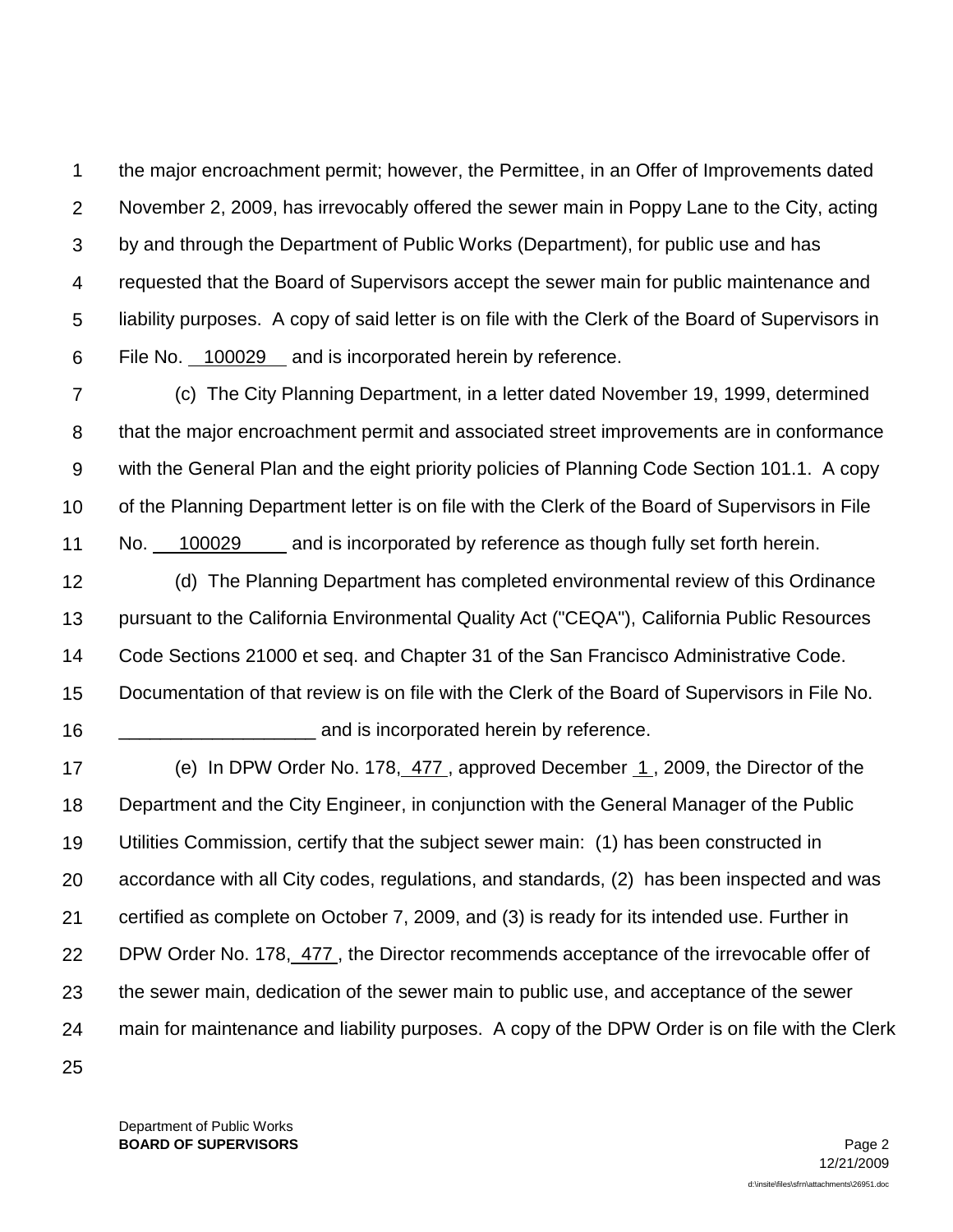1 2 of the Board of Supervisors in File No. 100029 and is incorporated by reference herein.

3

Section 2. Acceptance of the Sewer Main.

4 5 6 (a) The Board of Supervisors adopts as its own the General Plan and Planning Code Section 101.1 consistency findings of the Planning Department for purposes of the actions set forth herein.

7 8 9 (b) The Board of Supervisors has reviewed and approves the City Engineer's certification and Director of the Department of Public Works recommendation in DPW Order No. 178,477 concerning the sewer main.

10 11 (c) The Board of Supervisors accepts the irrevocable offer of the sewer main as recommended in DPW Order No. 178, 477 .

12 13 14 15 16 (d) Pursuant to California Streets and Highways Code Section 1806 and San Francisco Administrative Code Sections 1.51 et seq., and the Department of Public Works Order No. 178,477 , dated December 1, 2009, the Board of Supervisors hereby dedicates the sewer main for public use and accepts the sewer main for maintenance and liability purposes as recommended.

17 18 19 20 21 22 (e) The sewer main accepted by the Board pursuant to Subsection (c) and (d) is subject to the following: (1) all other encroachments that are permitted, not permitted, or both on Poppy Lane are specifically excluded from acceptance and (2) the acceptance of the sewer main does not obviate, amend, alter, or in any other way affect existing maintenance agreements between the City and parties to such maintenance agreements other than in connection with the sewer main as set forth herein.

23 24 Section 3. Rescission of Prior Resolution Concerning the Major Encroachment Permit and Reissuance of Permit.

25

Department of Public Works **BOARD OF SUPERVISORS** Page 3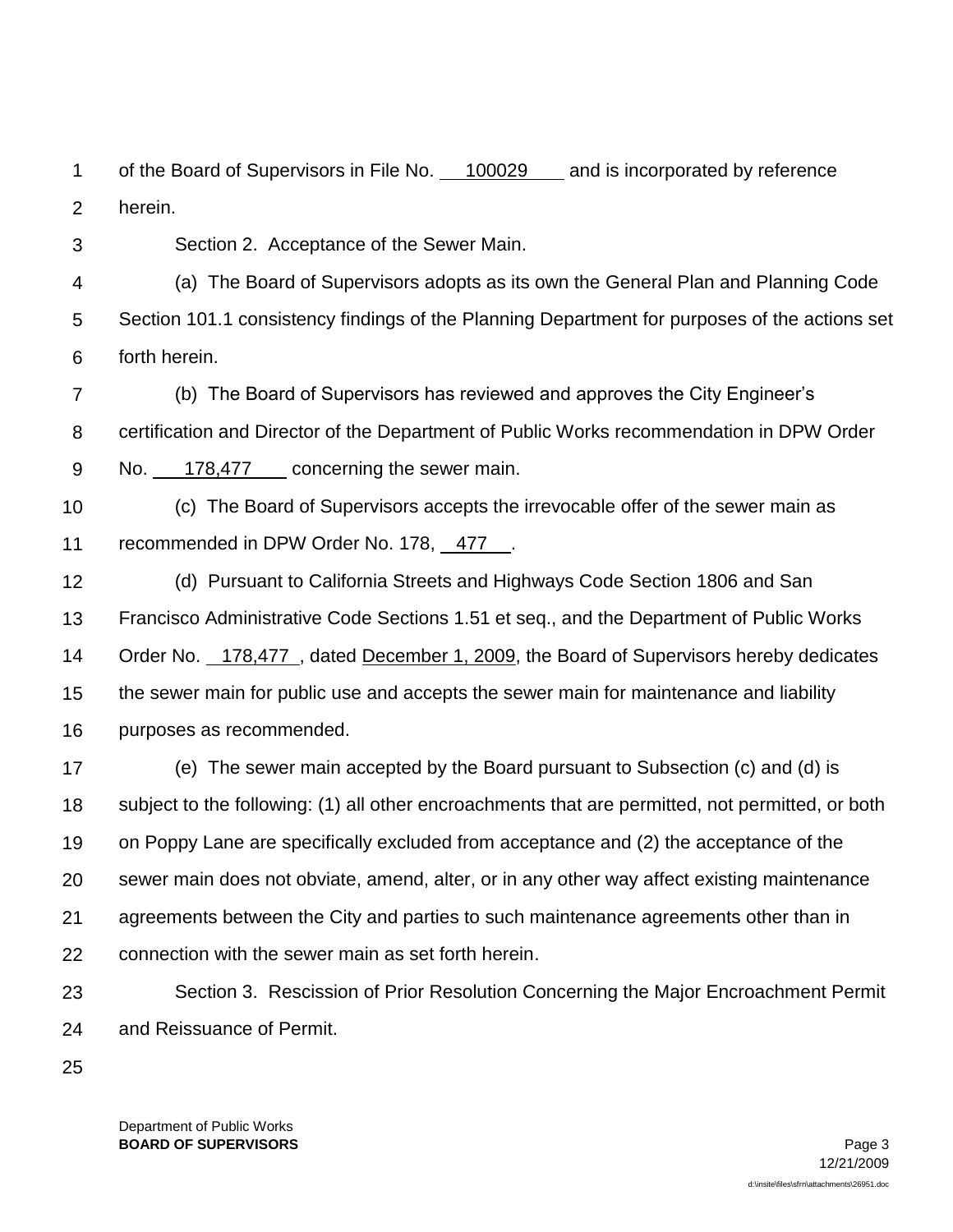1 2 3 (a) The Board of Supervisors hereby rescinds Resolution No. 493-00 in its entirety and reissues the Major Encroachment Permit that was the subject of that Resolution to the successor property owner of 101 Poppy Lane.

- 4 5 6 7 (b) The new major encroachment permit and an associated encroachment agreement shall acknowledge that the Poppy Lane sewer main improvement is accepted for public use, maintenance, and liability purposes and that the Permittee's maintenance and liability responsibility for said sewer main has been terminated.
- 8 9 10 11 12 (c) With the exception of the sewer main, maintenance and liability responsibility for the street improvements and other conditions and terms that were the subject of Resolution No. 493-00 shall be incorporated into this permit as well as any additional terms and conditions of this Ordinance, including the payment of applicable right-of-way occupancy assessment fees.
- 13 14 15 (d) Drafts of the new permit and associated street encroachment agreement, which are incorporated herein by reference and are on file with the Clerk of the Board of Supervisors in File No. 100029 , shall not become effective until:
- 16 17 (1) The Permittee executes and acknowledges the permit and delivers said permit to the City's Controller,
- 18 19 20 21 22 (2) Permittee delivers to the City Controller a policy of insurance provided for in said agreement and the Controller shall have had approved the same as complying with the requirement of said agreement. The Controller may, in his discretion, accept, in lieu of said insurance policy, the certificate of an insurance company certifying to the existence of such a policy; and,
- 23 24 (3) The Department of Public Works records the permit and associated agreement in the office of the County Recorder;
- 25